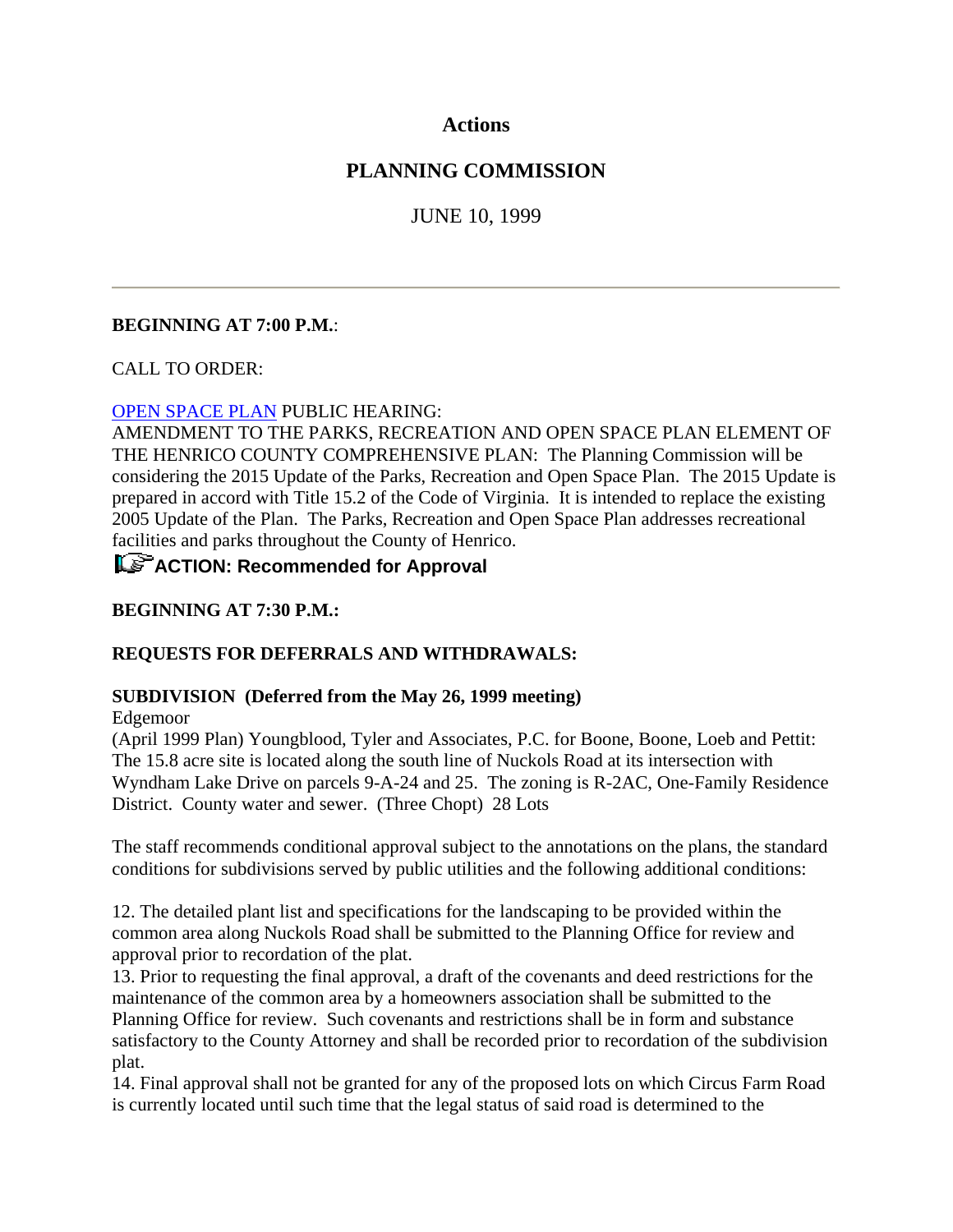satisfaction of the Director of Planning and anyone having legal interest in the road has given consent for it to be removed or relocated. (Staff Report by Kevin Wilhite)

## **ACTION: Recommended for Approval**

### **SPECIAL EXCEPTION (Deferred from the May 26, 1999 Meeting)**

POD-29-99 Discovery United Methodist Church – Gayton Road and Lauderdale Drive Koontz-Bryant, P.C. for Discovery United Methodist Church: Request for approval of a special exception for height limitations as required by Chapter 24, Section 24-2 and Section 24-  $95(a)(1)(a)$  of the Henrico Code to construct a 122 foot spire. The 7.69 acre site is located at the intersection of Lauderdale Drive and Gayton Road on parcel 55-A-3. The zoning is RTH, Residential Townhouse District. County water and sewer. (Three Chopt)

The applicant is responsible for making his case for the special exception. The staff has no recommendation on this request. (Staff Report by Kevin Wilhite)

## **ACTION: Recommended for Approval**

# **TUCKAHOE:**

NONE.

### **FAIRFIELD:**

### **Deferred from the May 13, 1999 Meeting:**

C-24C-99 Carter Properties: Request to conditionally rezone from B-3 Business District to M-2C General Industrial District (Conditional), Parcel 128-A-5, containing 3.44 acres, located on the west side of Mechanicsville Turnpike (U. S. Route 360) approximately 494' north of Barlow Street. An equipment/storage yard is proposed. The use will be controlled by zoning ordinance regulations and proffered conditions. The Land Use Plan recommends Heavy Industry. (Staff presentation by Mark Bittner)

## **ACTION: Recommended for Approval**

### **THREE CHOPT:**

### **Deferred from the May 26, 1999 POD Meeting:**

C-28C-99 Henry L. Wilton for Shady Grove Associates: Request to conditionally rezone from O-2C Office District (Conditional) to RTHC Residential Townhouse District (Conditional), Parcel 10-A-19, containing approximately 12.63 acres, located at the northeast corner of Old Nuckols Road and Shady Grove Road. Townhouses or condominiums are proposed. The applicant has proffered a maximum density of 6 units per acre. The Land Use Plan recommends Environmental Protection Area and Office. (Staff presentation by Mark Bittner)

### **ACTION: Recommended for Approval**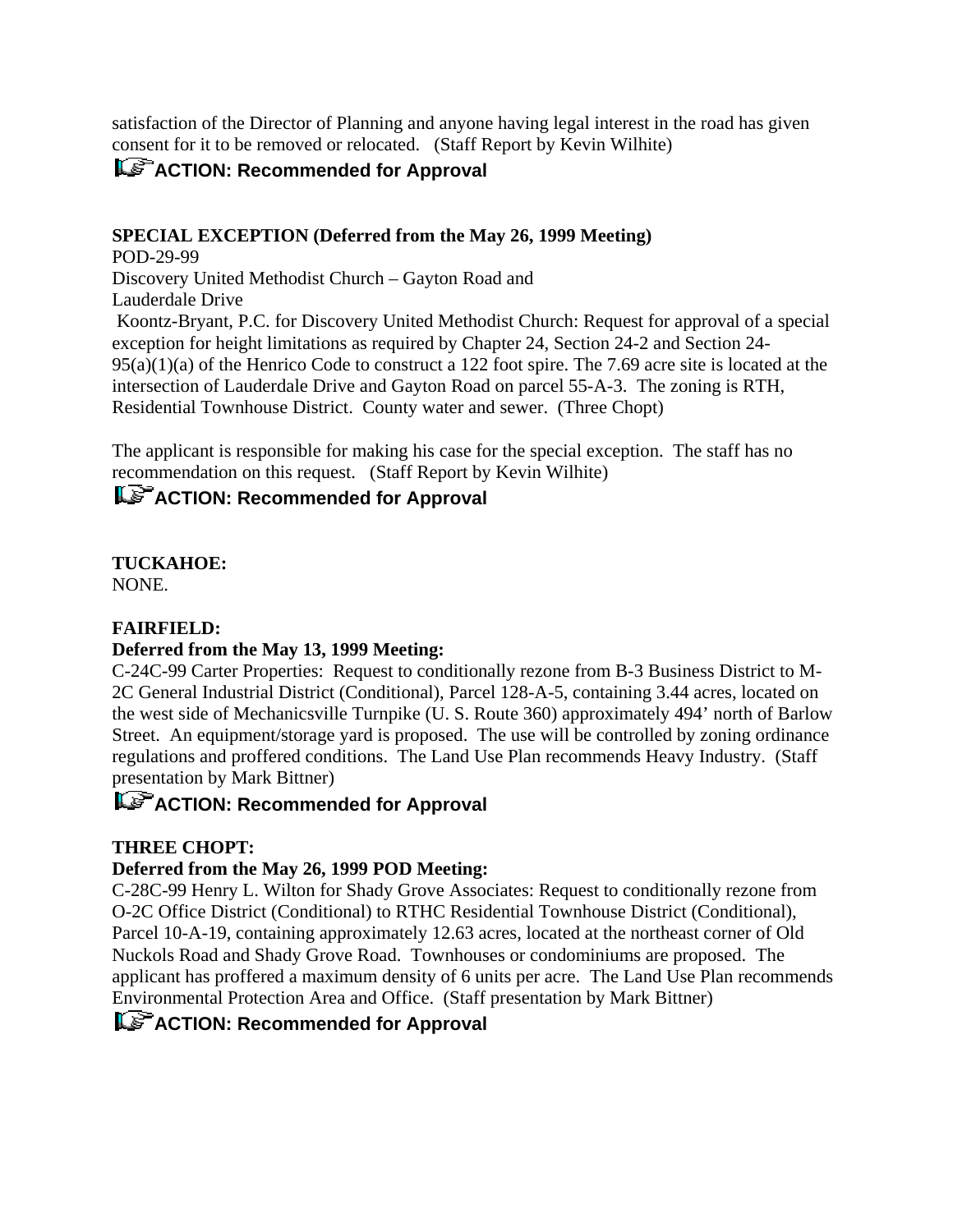### **Deferred from the May 13, 1999 Meeting:**

C-36C-99 Brian R. Marron for Bill Tsimbos: Request to conditionally rezone from R-3 One Family Residence District to B-1C Business District (Conditional), Parcel 59-A-74, containing 0.446 acres, located on the east side of Skipwith Road approximately 480' south of its intersection with W. Broad Street (U. S. Route 250). A beauty salon and related uses are proposed. The use will be controlled by zoning ordinance regulations and proffered conditions. The Land Use Plan recommends Office. (Staff presentation by Mark Bittner)

## **ACTION: Deferred to August 12, 1999**

C-43C-99 James W. Theobald for the H. H. Hunt Corporation: Request to conditionally rezone from A-1 Agricultural District to R-3C One Family Residence District (Conditional) and R-3AC One Family Residence District (Conditional), Parcel 11-A-1A, containing 10.459 acres (R-3C = 3.9 ac.; R-3AC = 6.559 ac.), located at the northern terminus of Twin Hickory Lane. A single family residential subdivision is proposed. The applicant has proffered a maximum of 32 residential units which yields a density of 3.06 units per acre on the property. The Land Use Plan recommends Suburban Residential 2, 2.4 to 3.4 units net density per acre, Urban Residential, 3.4 to 6.8 units net density per acre, and Environmental Protection Area. (Staff presentation by Mark Bittner)

## **ACTION: Recommended for Approval**

C-44C-99 James W. Theobald for the H. H. Hunt/Wyndham Development Corp.: Request to amend proffered conditions accepted with rezoning case C-72C-94, on Parcels 10-A-8 and 10-A-28, containing approximately 65.89 acres, located on the west line of Twin Hickory Lane approximately 1600' north of its intersection with Nuckols Road and at the northern terminus of Twin Hickory Lane (Wyndham Forest Subdivision). The amendment proposes to delete Proffer 8 related to house orientation and screening. The Land Use Plan recommends Suburban Residential 2, 2.4 to 3.4 units net density per acre, Urban Residential, 3.4 to 6.8 units net density per acre, and Environmental Protection Area. (Staff presentation by Eric Lawrence)

# **ACTION: Recommended for Approval.**

P-8-99 Michael Young, AIA for Paul Randazo: Request for a provisional use permit under Sections 24-58.2(d) and 24-122.1 of Chapter 24 of the County Code to construct an outdoor dining patio, on part of Parcel 59-A-32, containing 1,046 square feet, located on the south line of W. Broad Street approximately 500' east of its intersection with Tucknernuck Drive and on the east line of Tuckernuck Drive approximately 350' south of its intersection with W. Broad Street (Sassafras Square Shopping Center). The site is zoned B-2 Business District. (Staff presentation by Eric Lawrence)

# **ACTION: Recommended for Approval**

C-45C-99 Gloria L. Freye for Carematrix Corp.: Request to conditionally rezone from A-1 Agricultural District to R-6C General Residence District (Conditional), Parcels 58-A-3, 6 and 6A and part of Parcels 58-A-4 and 5, containing approximately 38 acres, located on the north line of Three Chopt Road approximately 1600' west of its intersection with Gaskins Road. Senior housing and an assisted living facility is proposed. The applicant has proffered the overall density not to exceed 7.0 units per acre. The Land Use Plan recommends Urban Residential, 3.4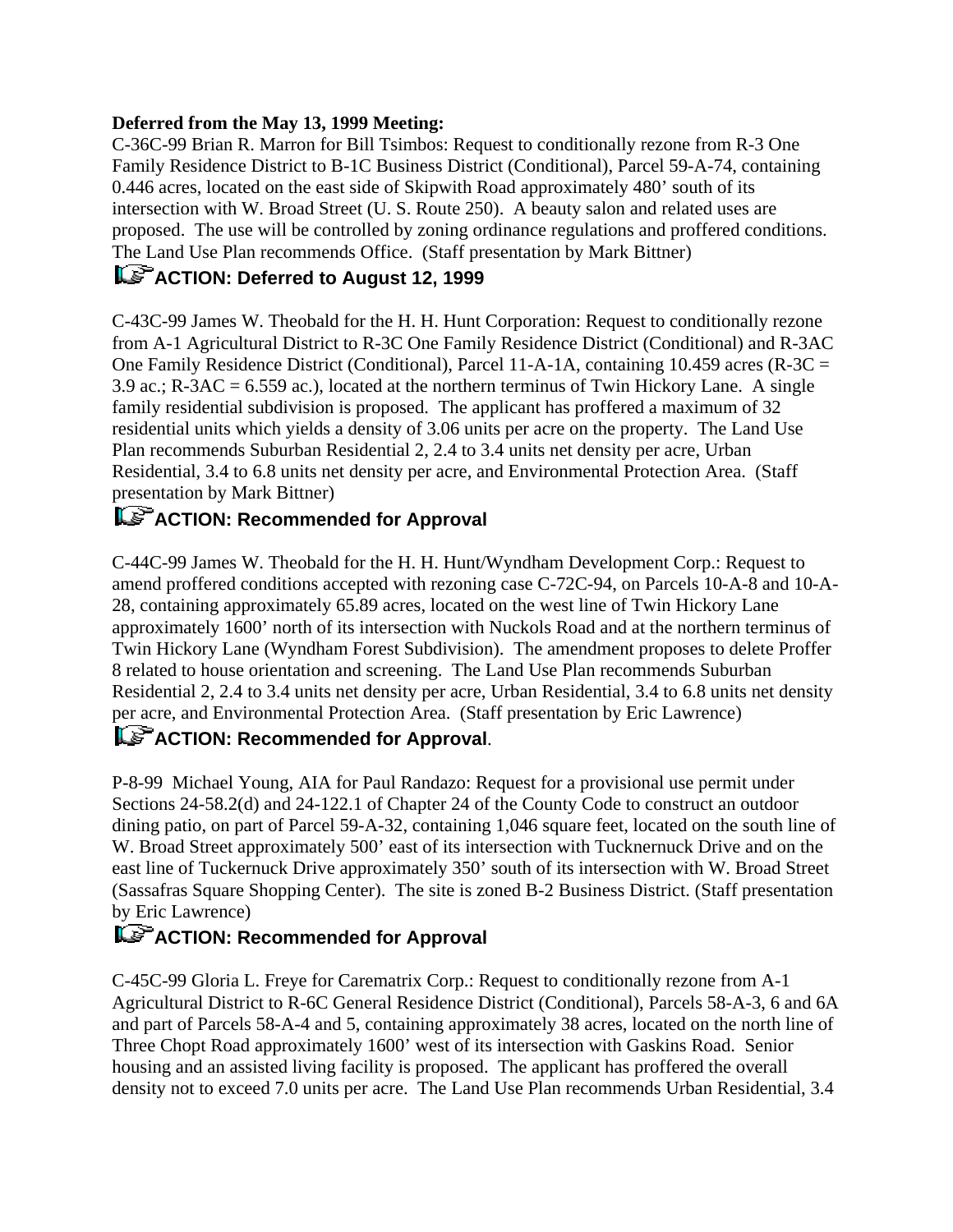to 6.8 units net density per acre, and Environmental Protection Area. (Staff presentation by Jo Ann Hunter)

## **ACTION: Recommended for Approval**

### **VARINA:**

#### **Deferred from the May 13, 1999 Meeting:**

C-55C-98 James W. Theobald for Roy B. Amason: Request to conditionally rezone from A-1 Agricultural District to B-2C Business District (Conditional), Parcel 260-A-36, containing 3.87 acres, located at the northeast corner of the intersection of New Market Road (Route 5) and Long Bridge Road. A business use is proposed. The use will be controlled by proffered conditions and zoning ordinance regulations. The Land Use Plan recommends Prime Agriculture. The site is also in the Airport Safety Overlay District. (Staff presentation by Mark Bittner)

## **ACTION: Withdrawn by Applicant**

### **Deferred from the May 13, 1999 Meeting:**

C-56C-98 James W. Theobald for Roy B. Amason: Request to conditionally rezone from A-1 Agricultural District to R-1C, R-2AC and R-3AC One Family Residence Districts (Conditional), RTHC Residential Townhouse District (Conditional), R-5C and R-6C General Residence Districts (Conditional), O-2C Office District (Conditional), B-2C Business District (Conditional) and C-1 Conservation District, Parcels 240-A-17, 250-A-48, 49, and 51A, and 260-A-28, containing 633.61 acres, generally located along the east line of Turner Road between New Market Road (Route 5) and Camp Holly Drive; along the north line of New Market Road (Route 5) from Turner Road to Camp Hill Road and from Kingsland Road to Long Bridge Road; along the northwest line of Long Bridge Road to its intersection with Yahley Mill Road and along the west side of Yahley Mill to the Virginia Power easement. A mixed use planned community is proposed. The applicant has proffered a maximum of 1,341 residential units on the property. The uses will be controlled by proffered conditions and zoning ordinance regulations. The Land Use Plan recommends Prime Agriculture and Environmental Protection Area. The site is also in the Airport Safety Overlay District. (Staff presentation by Mark Bittner)

## **ACTION: Withdrawn by Applicant**

### **Deferred from the May 13, 1999 Meeting:**

C-21C-99 Charles H. Rothenberg for Dakota Associates: Request to conditionally rezone from A-1 Agricultural District and RTH Residential Townhouse District to R-3C One Family Residence District (Conditional), Parcels 192-A-19 & 20, containing 20.017 acres, located on the west line of Midview Road approximately 400' south of its intersection with Darbytown Road. A single-family residential subdivision is proposed. The R-3 District requires a minimum lot size of 11,000 square feet. The Land Use Plan recommends Suburban Residential 1, 1.0 to 2.4 units net density per acre. This site is also in the Airport Safety Overlay District. (Staff presentation by Jo Ann Hunter)

## **ACTION: Deferred to August 12**